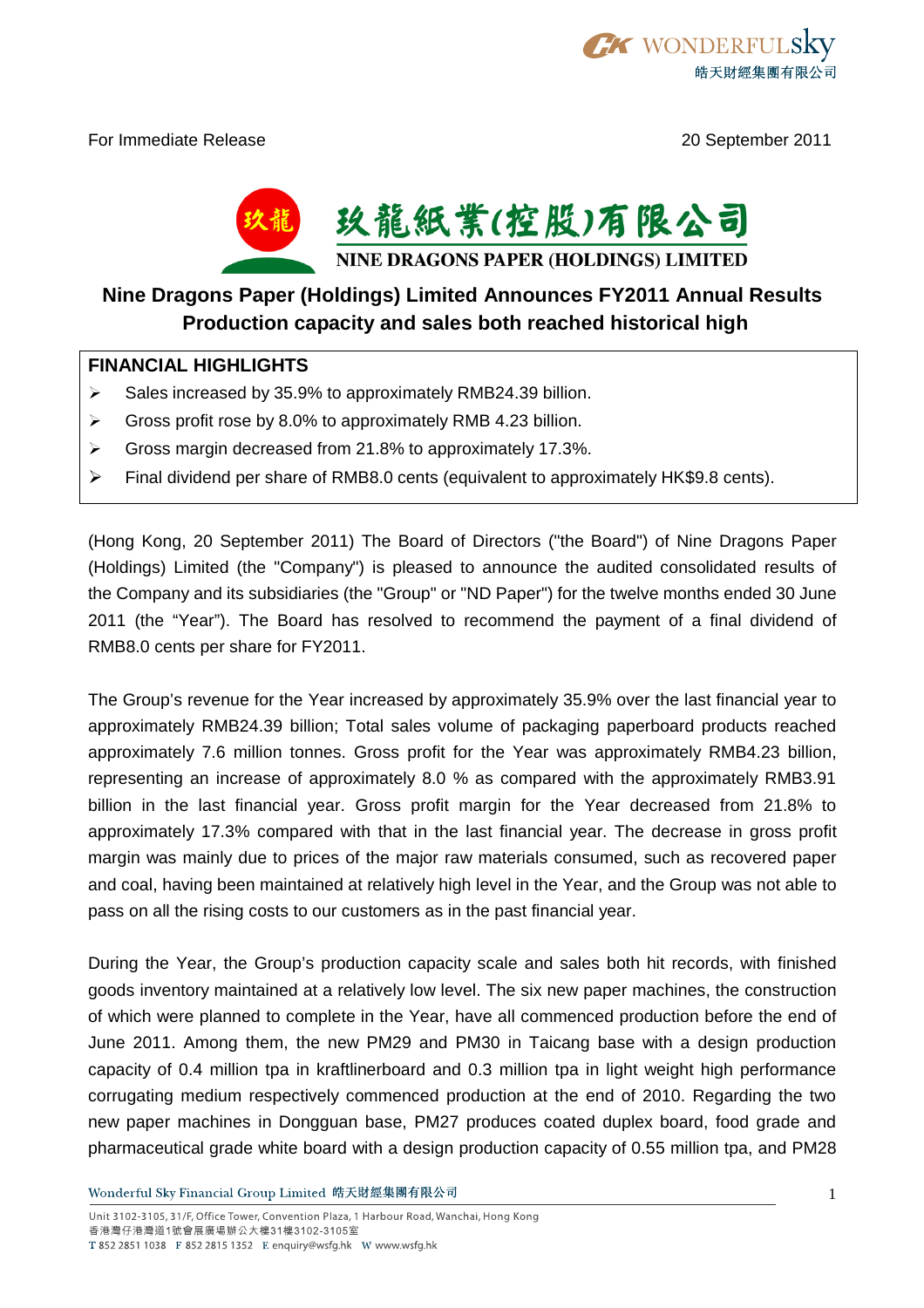

produces recycled printing and writing paper with a design production capacity of 0.25 million tpa. The construction of PM31 and PM32 in Tianjin base had also completed, producing testlinerboard and kraftlinerboard respectively with a design production capacity of 0.4 million tpa each. As for upgrade of paper machines, PM3 in Dongguan that produces coated linerboard, PM20 and PM21 in Taicang base that produce coated linerboard and recycled printing and writing paper respectively have all completed their upgrading, with a design production capacity of 0.4 million tpa, 0.43 million tpa and 0.2 million tpa respectively.

Apart from the four major production bases (Dongguan, Taicang, Chongqing and Tianjin) in China, the Group acquired 78.13% controlling equity interest of Hebei Yongxin Paper Co., Ltd. in the Year so as to enlarge the Group's market share in northern China, further strengthening the Group's future competitiveness and consolidating its leading position within the industry.

Currently, the Group's total design production capacity has reached 11.45 million tpa, over 24% of which being high-margin products including coated duplex board, food grade and pharmaceutical grade white board, coated linerboard and recycled printing and writing paper, representing a substantial increase as compared with around 11 % in the last financial year, creating rooms for the Group to elevate its profit in the future. When PM34 in Tianjin base and PM33 in Chongqing base, both for the production of coated duplex board and food grade and pharmaceutical grade white board products, each with a design production capacity of 0.55 million tpa, complete construction and commence production before the end of July 2012 and the end of December 2012 respectively, the total design production capacity of high-margin products will quadruple that of last year, to 3.88 million tpa.

Besides, at the Group's medium-sized paper manufacturing base in Quanzhou, Fujian, PM35 and PM36 with a design production capacity of 0.35 million tpa and 0.3 million tpa respectively for producing kraftlinerboard and testlinerboard respectively will commence production before the end of June 2013. At Shenyang base, two new paper machines in the first phase, being PM37 and PM38 for producing kraftlinerboard and testlinerboard respectively with a design production capacity of 0.35 million tpa each, are expected to commence production before the end of December 2013.

Upon commencement of production of all these new paper machines, the aggregate design production capacity of the Group is expected to increase to 13.9 million tpa.

As for Nine Dragons' future business outlook, Chairlady Ms. Cheung Yan said, "With the production commencement of six new paper machines and three upgraded paper machines, 2011 is a landmark year for ND Paper, in which we have reached our peak in development pace since our foundation. Starting from 2012, the Group will migrate to the next stage of steady growth. Although we maintain a bearish view on the current market and for the coming year, and the Group Wonderful Sky Financial Group Limited 皓天財經集團有限公司 2